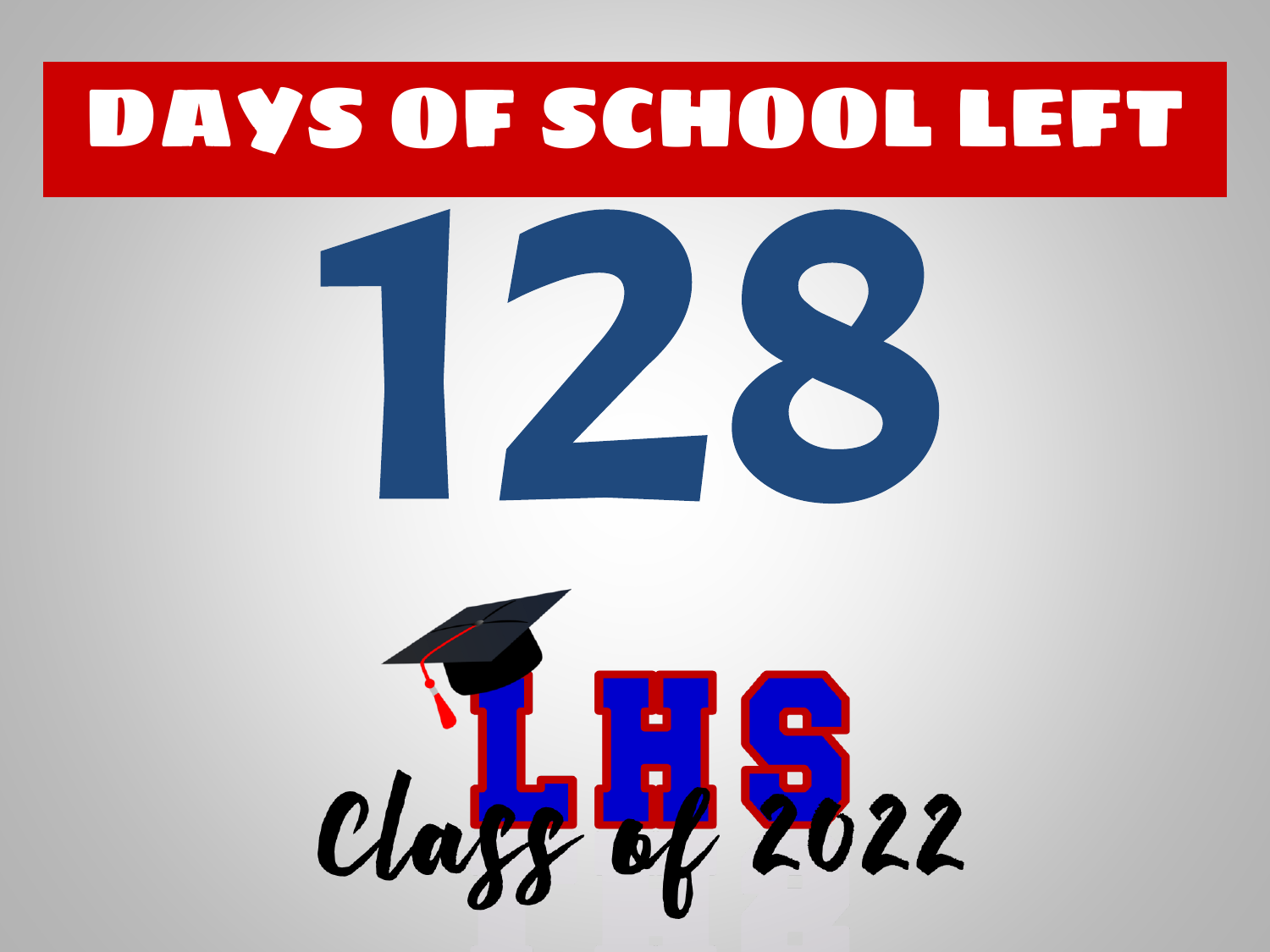



GRADUATION COORDINATOR: Wendy Eilers

.<br>مردرم مردم مردم مردم مردم مر

COLLEGE & CAREER CENTER / SCHOLARSHIP COORDINATOR:

در در در در در در در در در در در<br>-

Faith Rombach

SENIOR COUNSELOR:

-------------

Ashley Herndon-Dubra

-------------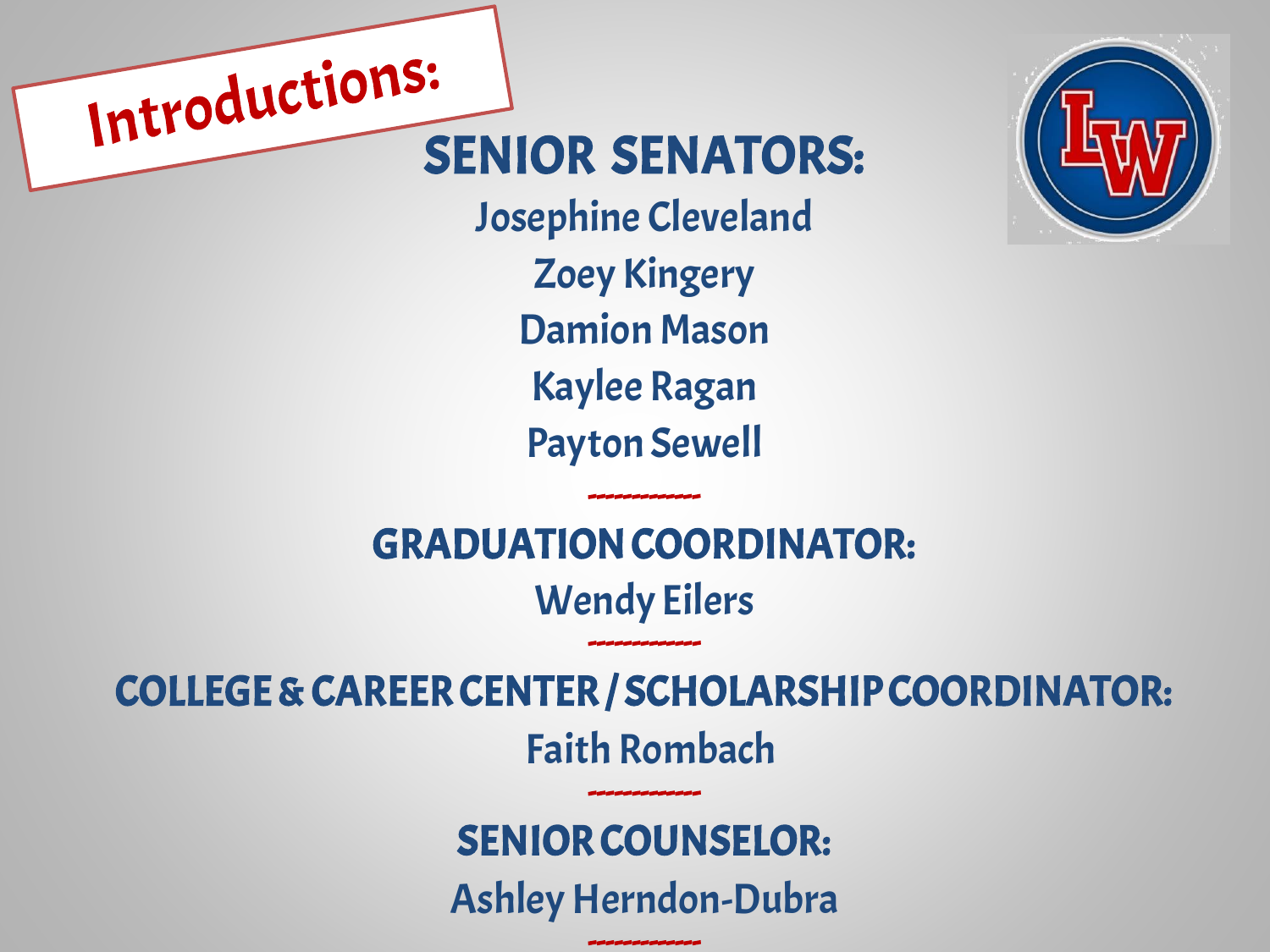

### GRADUATION REQUIREMENTS:

-------------

- Career Goals Research Paper
- Application Completed
- Online College tour, career overview or military recruitment meeting

-------------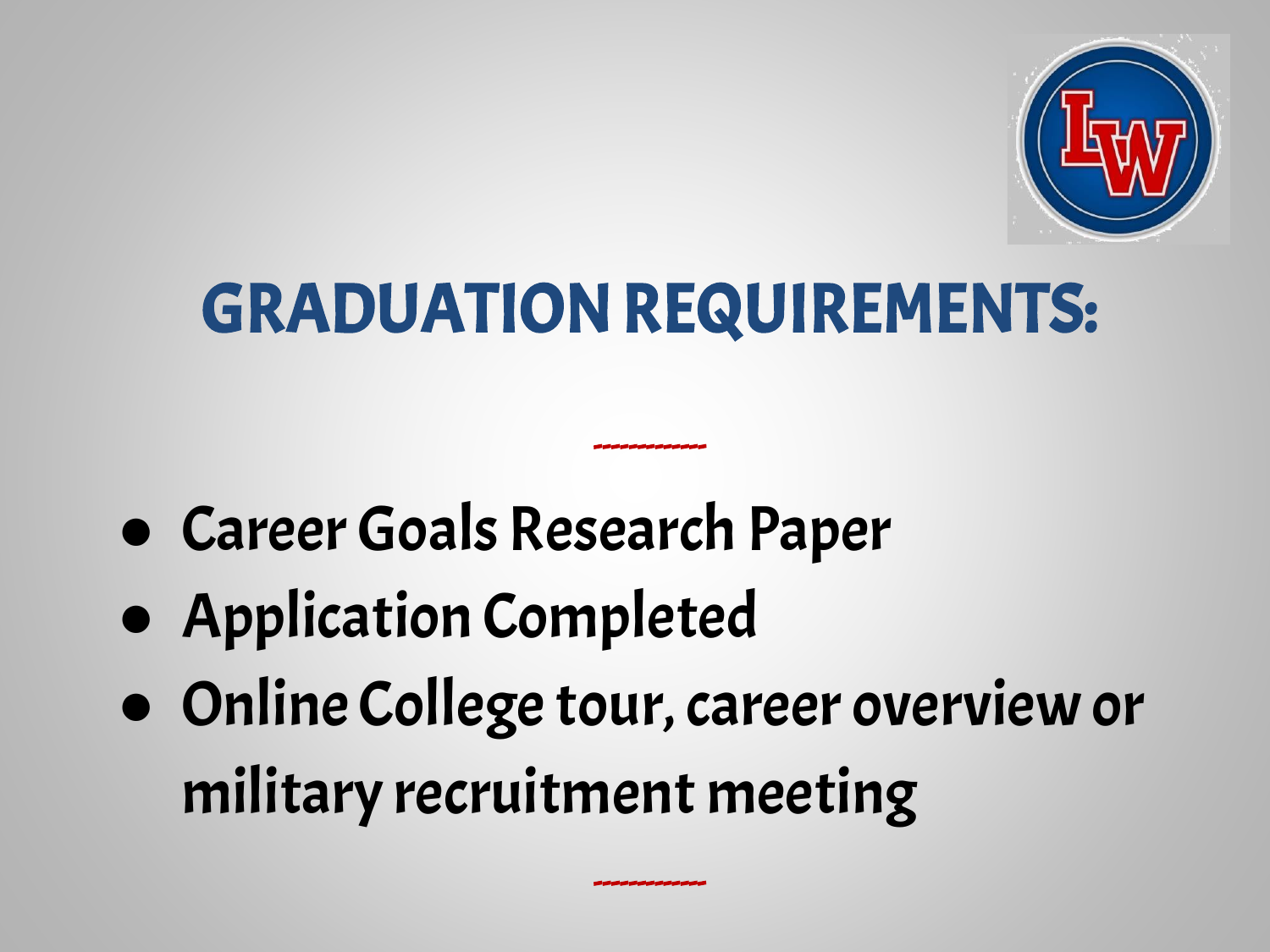All Seniors must complete online google form. Detailed Instructions:



# CAP AND GOWN INFO

- Fill out your full legal name this needs to match your transcript!!
- If you are a size 2xl or larger, please check the oversize box
- Senior t-shirt size is mens' sizing.
- An X-Small = Youth XL
- Vote if you want blue or red gowns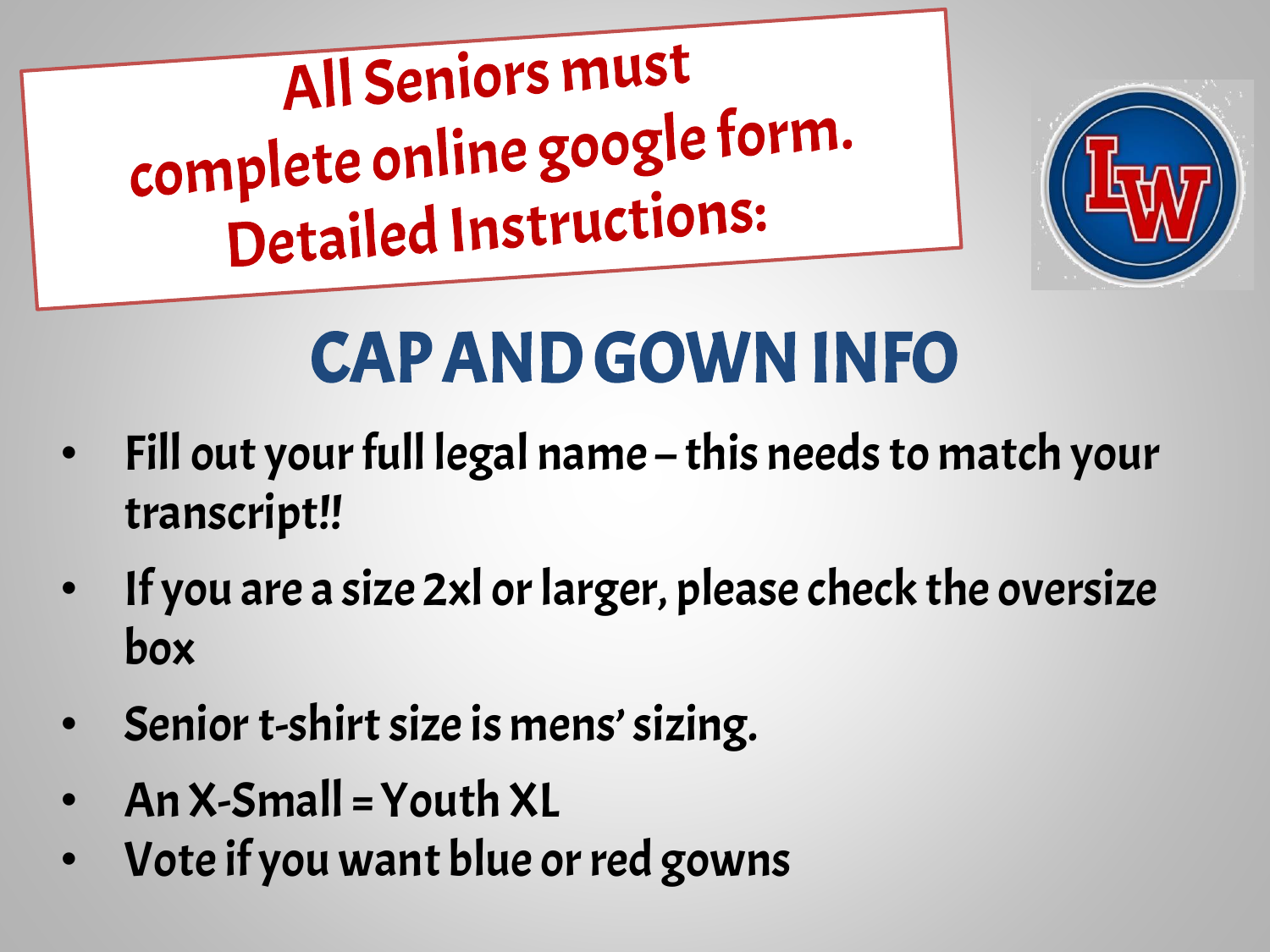### Vote - Class of 2022 Motto

- **1. "Accept both compliments and criticism. It takes both sun and rain for a flower to grow." – Anonymous**
- **2. "Chase your dreams but always know the road that'll lead you home again." ― Tim McGraw**
- **1. "The future belongs to those who believe in the beauty of their dreams." ― Eleanor Roosevelt**
- **2. "You can't stop the waves, but you can learn to surf." ― Jon Kabat-Zinn**
- **1. "YOLO. You only live once."**
- **1. "Don't cry because it is over- smile because it happened." ― Charles Dickens**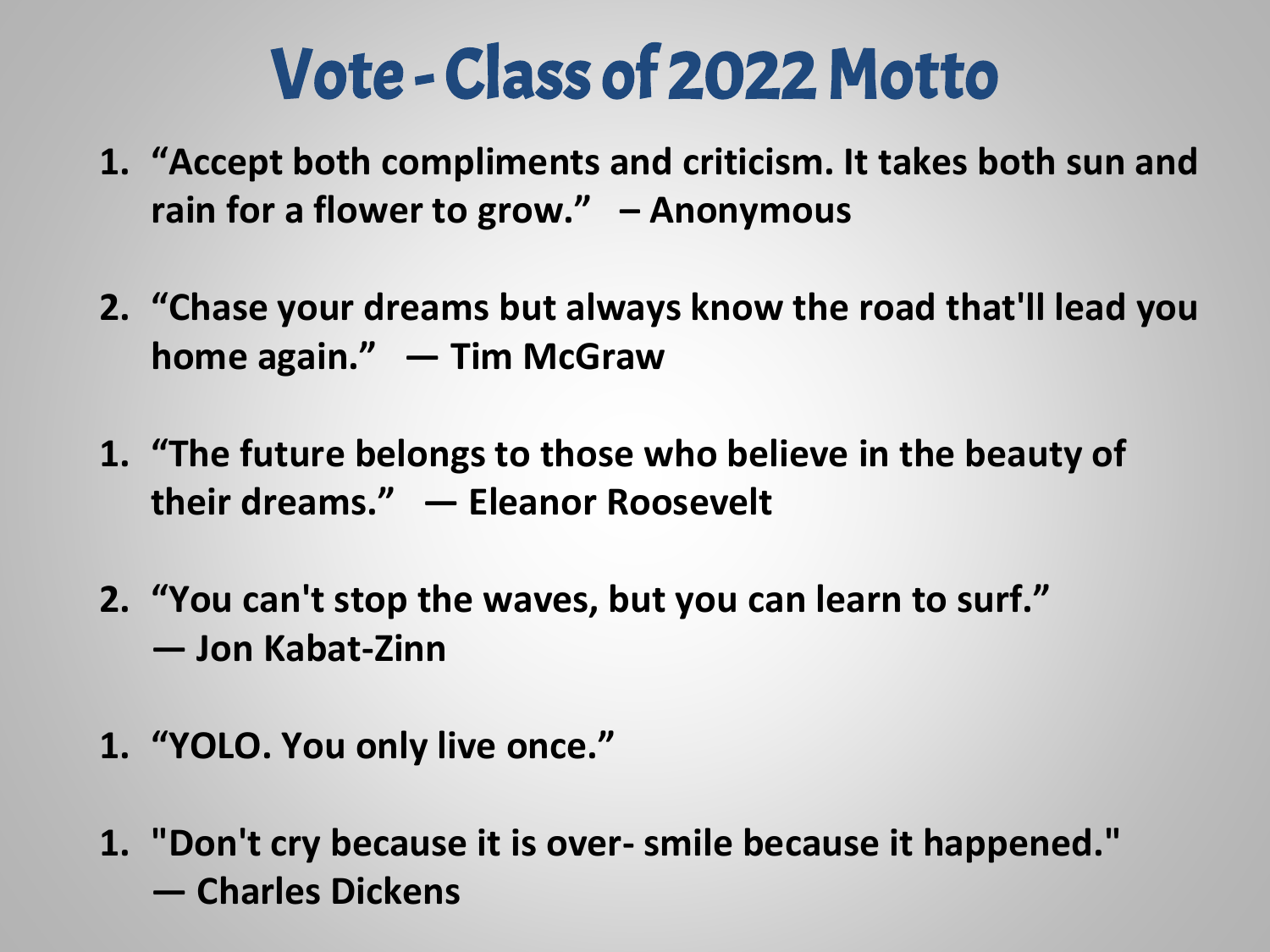## Senior Song

- Nominations for songs must be turned in to Mrs. Eilers by Tuesday, November 17. Nominations must include the Title, Artist and lyrics for consideration by Senior Senators.
- Voting will take place during the senior meeting on December 1.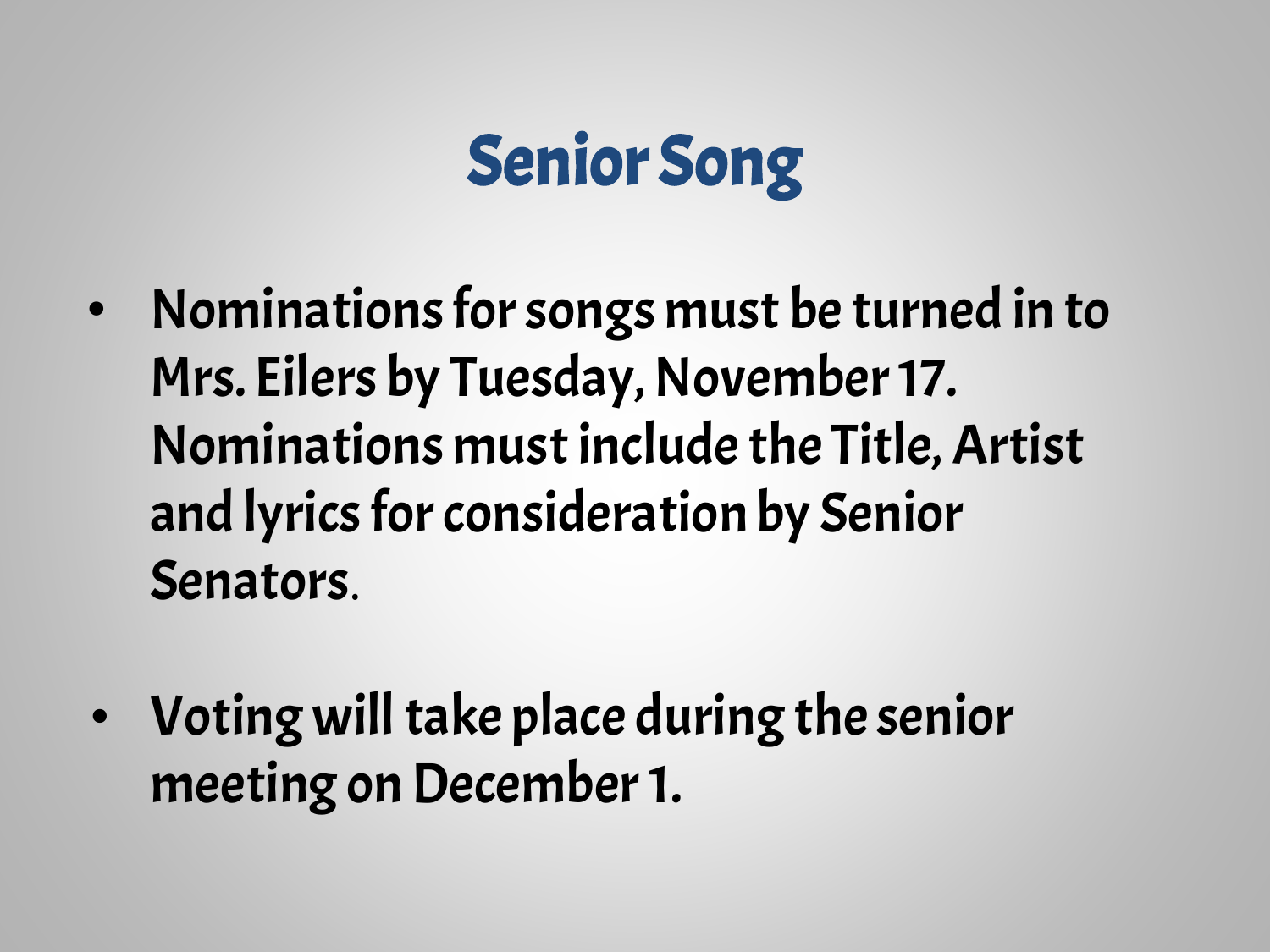

- Baccalaureate is a Non-Denominational Religious Ceremony for the public, seniors, and their families on Sunday, June 5th at 6:30pm in the Auditorium
- BACCALAUREATE IS NOT REQUIRED!
- The Ceremony must be planned by seniors and/or their families and friends. No district personnel are involved in the planning of the event.
- If you are interested in helping with the ceremony, please see Mrs. Eilers after today's meeting.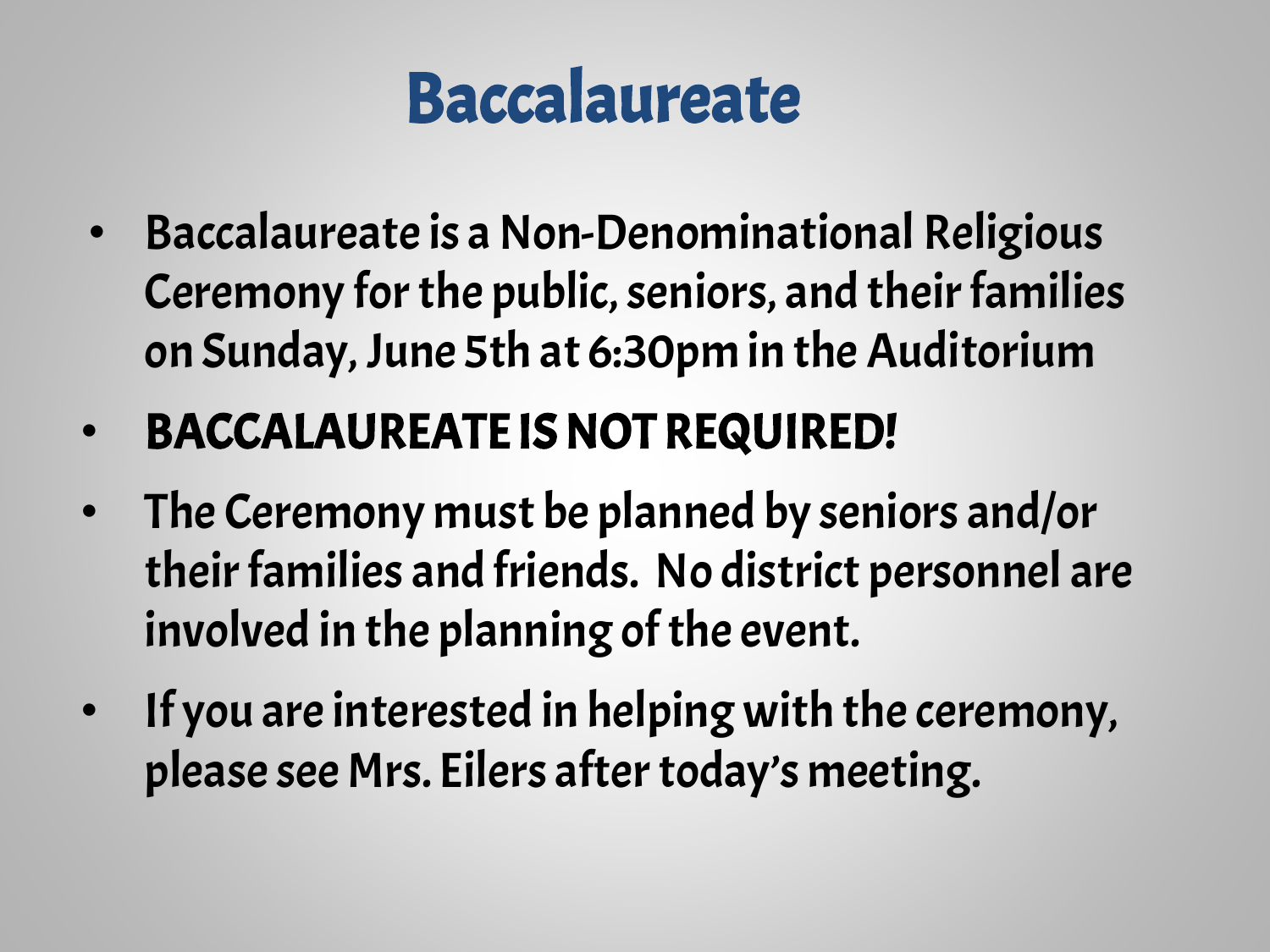#### SCHOLARSHIPS, ETC.

- It's important to read the bi-weekly newsletter The Warrior. This will provide you with current scholarship, Oregon Promise, FAFSA information and more.
- Senior Fines -check with Mrs. Miller in the Finance Office.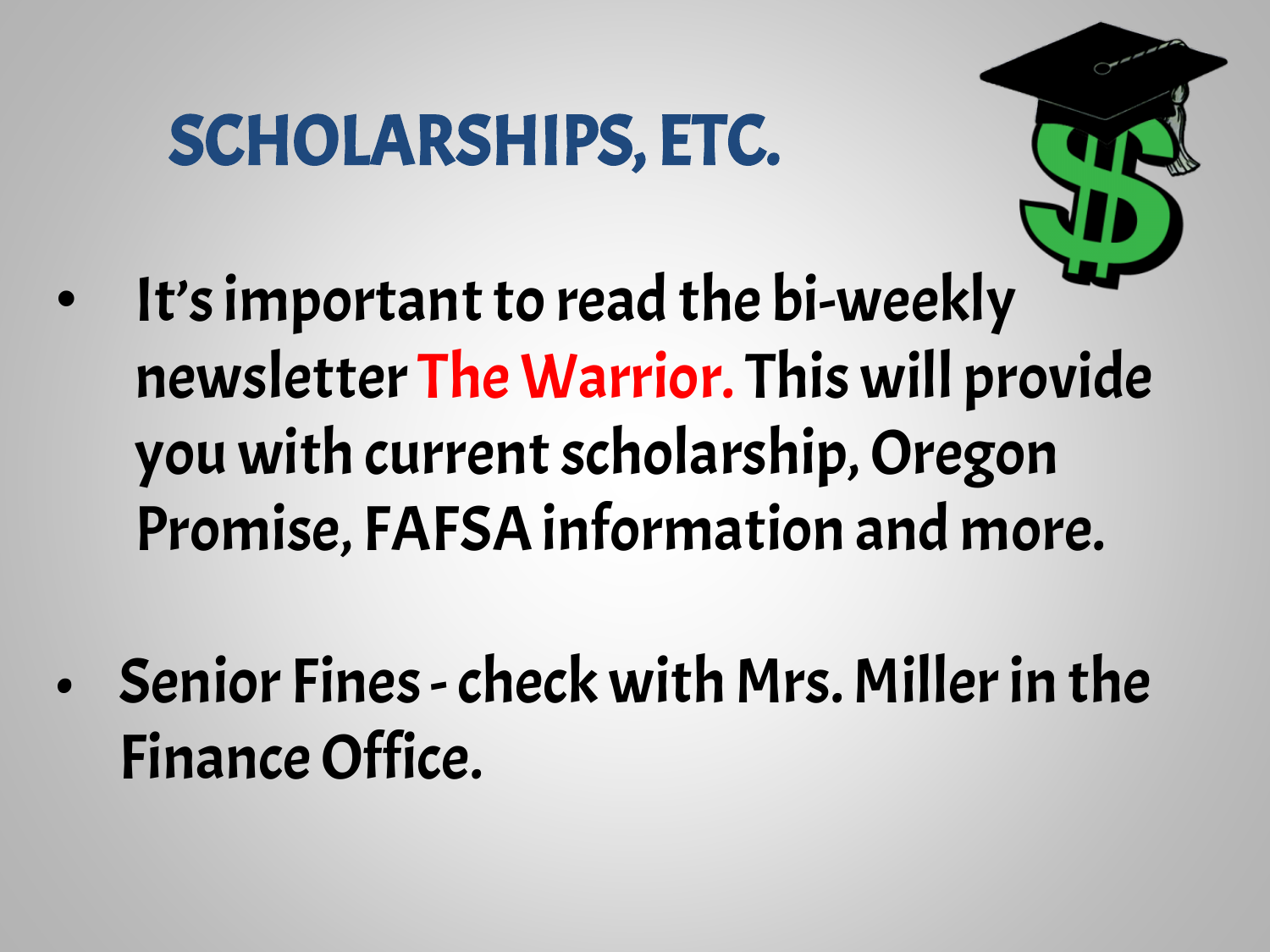### Please complete now!



May require you to sign into your school Google Account

✅high-school.lebanon.k12.or.us

✅'Resources' tab

✅Class of 2022

✅click on each of the surveys and complete them: ❏ Cap & Gown Info ❏ Senior Class Motto ❏ Senior All Night Party survey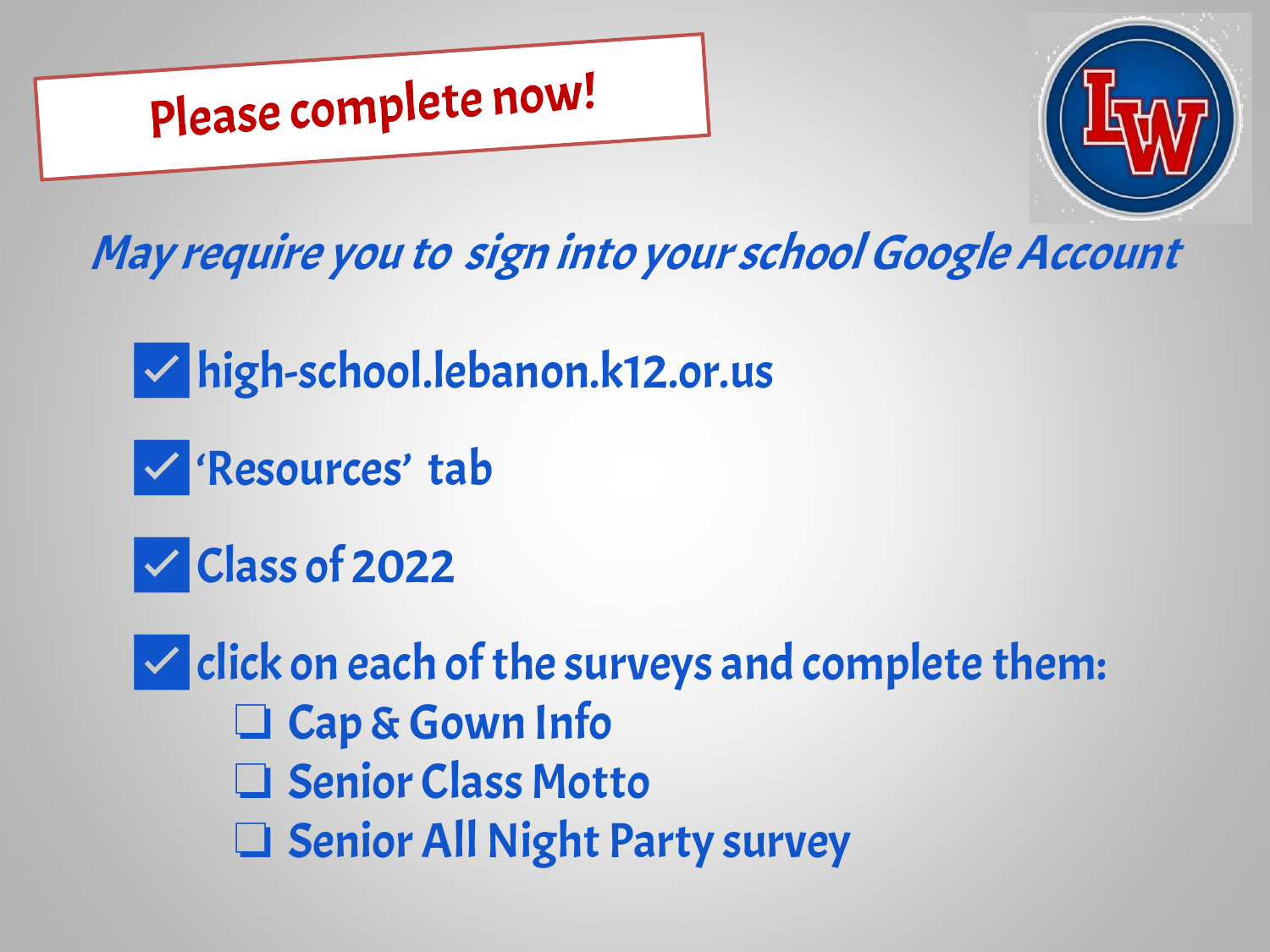# HELP IS AVAILABLE**…**.

# PLEASE JUST ASK!!!!